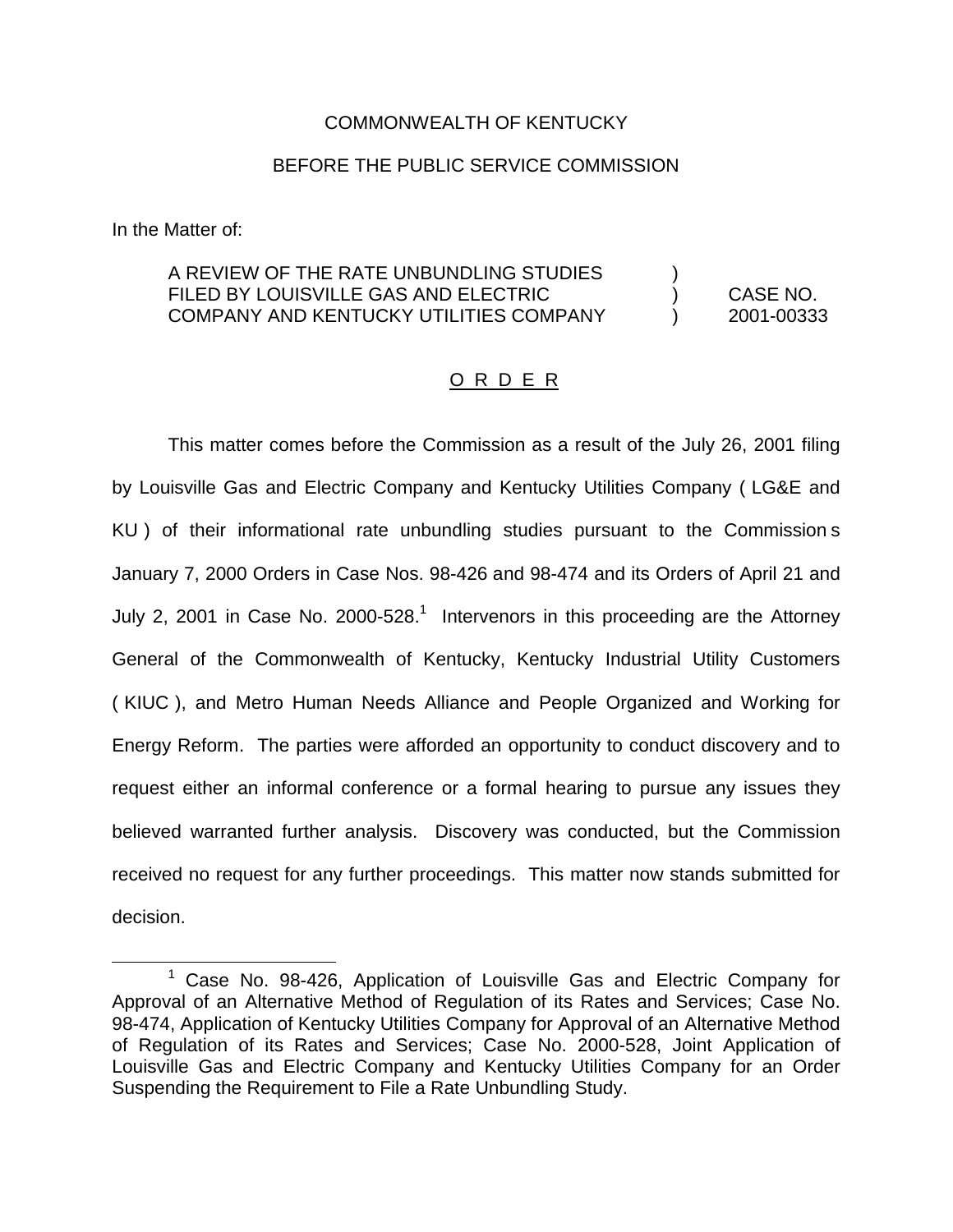#### BACKGROUND

In our January 7, 2000 Orders in Case Nos. 98-426 and 98-474, we found that issues related to opening retail electric markets to competition were becoming more evident in various types of cases brought before the Commission. We also found that, while such issues were taking on greater importance, there was little evidence that retail electric competition was imminent in Kentucky. Therefore, we concluded that now was an appropriate opportunity to consider some of the issues relating to competition prior to the time when either federal or state legislative action might require a review of these matters in an adversarial forum in a limited amount of time. Specifically, we identified the unbundling of electric rates, i.e., the separation of rates into their functional components of generation, transmission, and distribution, as providing useful information and directed LG&E and KU to file such studies.

The rate unbundling studies submitted by LG&E and KU were prepared using financial data for calendar year 1999 and were based on class cost-of-service studies performed using a Base-Intermediate-Peak ( BIP ) allocation methodology for production costs, which both LG&E and KU have previously used in general rate case applications. Although the class cost-of-service studies reallocation of costs indicated a need to change rate levels for many customer classes, each customer class s overall rate of return was maintained at its actual earned rate of return for calendar year 1999. This approach indicated a need to shift rates within customer classes but causes no shifts or changes in revenue responsibility between customer classes.

KIUC submitted comments on the rate studies noting that it believes that the BIP methodology may lead to the misallocation of fixed costs. Noting that the unbundling

-2-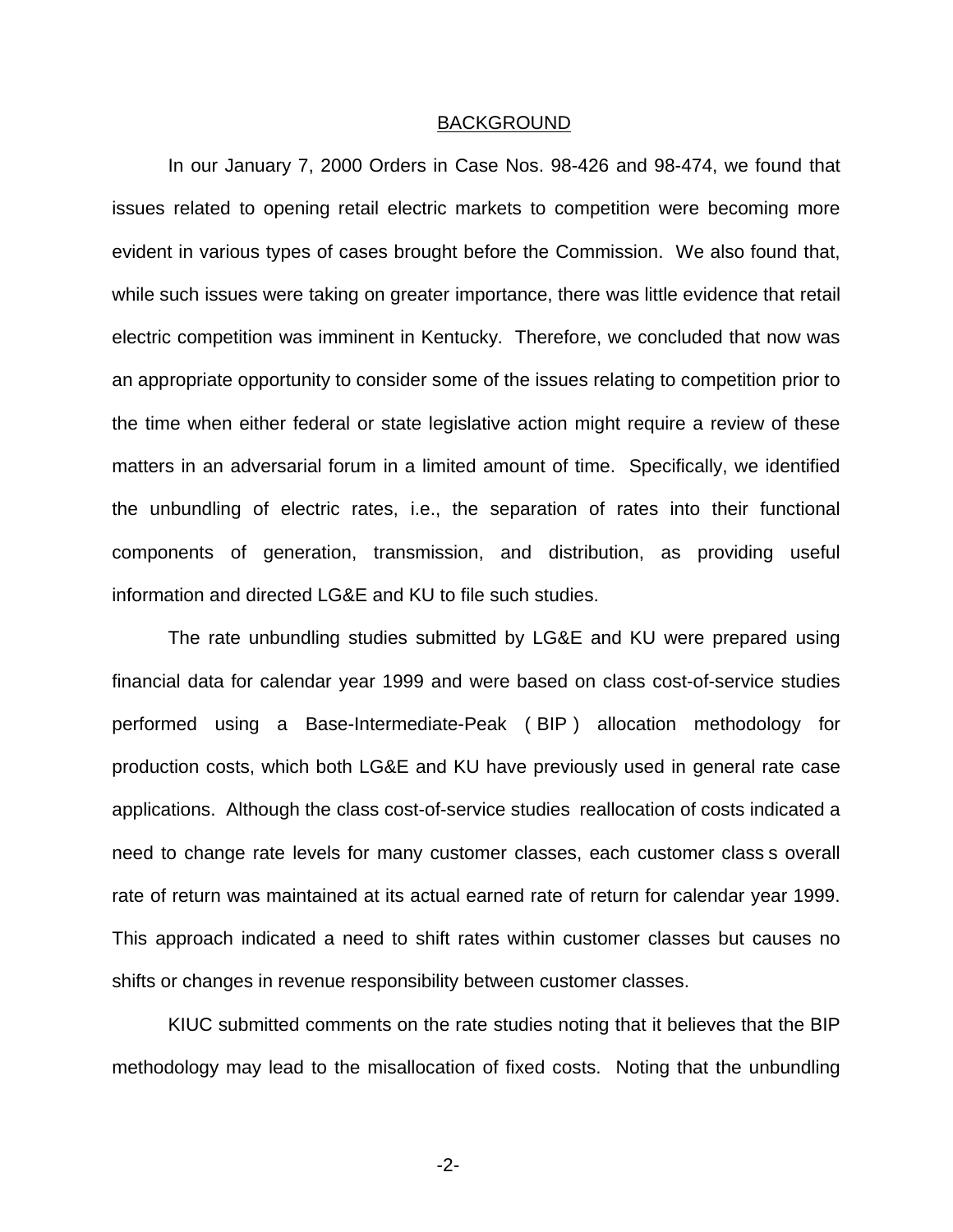studies were submitted for informational purposes only, KIUC stated that if this were a contested proceeding it might choose to challenge the cost-of-service studies and rate unbundling studies on the grounds that they were unreasonable.

### **DISCUSSION**

The Commission has reviewed the unbundling studies filed by LG&E and KU. As noted by KIUC, the unbundling studies were filed for informational purposes only and the Commission does not intend to modify any existing rates based on the studies. Hence, discovery was somewhat limited and no party disputed whether the unbundling studies produce results that accurately reflect the appropriate use of the various allocation methodologies utilized in the supporting cost-of-service studies. The Commission finds that, based on the direction we provided to LG&E and KU in Case Nos. 98-426 and 98-474, the rate unbundling studies reasonably reflect the separation, or unbundling, of LG&E s and KU s rates, utilizing the allocation methodologies that were employed in the supporting cost-of-service studies. However, we make no finding or conclusion on the appropriateness or reasonableness of the allocation methodologies employed by LG&E and KU, and we express no preference for those methodologies over other allocation methodologies.

#### **CONCLUSION**

The Commission, based on the evidence of record and being otherwise sufficiently advised, finds that:

1. LG&E and KU have complied with the requirements set forth in the January 7, 2000 Orders in Case Nos. 98-426 and 98-474 that they prepare and file informational rate unbundling studies.

-3-